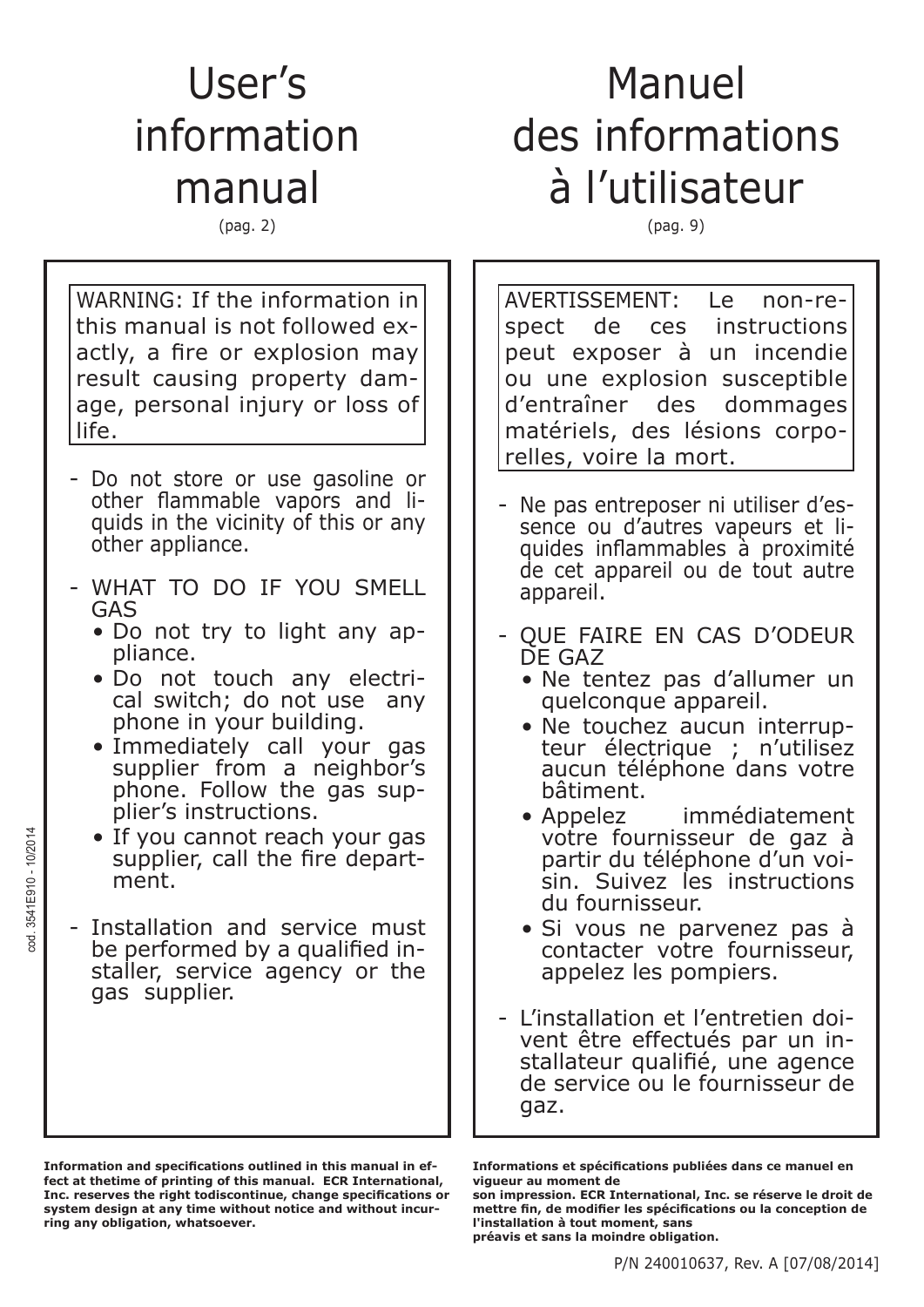### **1 - GENERAL**

### **1.1 General**

This boiler has few user serviceable parts. Maintenance and Service must be completed by qualified agency.

### **A** WARNING

Fire, explosion, asphyxiation and electrical shock hazard. Improper maintenance and service could result in death or serious injury. Read this manual and understand all requirements, including use of qualified agency where directed.

### **1.2 Become familiar with symbols identifying potential hazards.**



This is the safety alert symbol. Symbol alerts you to potential personal injury hazards. Obey all safety messages following this symbol to avoid possible injury or death.

### **A** DANGER

Indicates a hazardous situation which, if not avoided, WILL result in death or serious injury

### **A** WARNING

Indicates a hazardous situation which, if not avoided, could result in death or serious injury.

### **A** CAUTION

Indicates a hazardous situation which, if not avoided, could result in minor or moderate injury.

### *NOTICE*

Used to address practices not related to personal injury.

### **1.3 What To Do Should Overheating Occur**

Do not turn off or disconnect electrical supply to boiler and pumps. Shut off gas supply at location external to appliance.

### 1.4 What To Do If Boiler Or Any Part Has Been Under **Water**

Do not use boiler if any part has been under water. Immediately call a qualified service technician to inspect boiler and to replace any part of control system and any gas control which has been under water.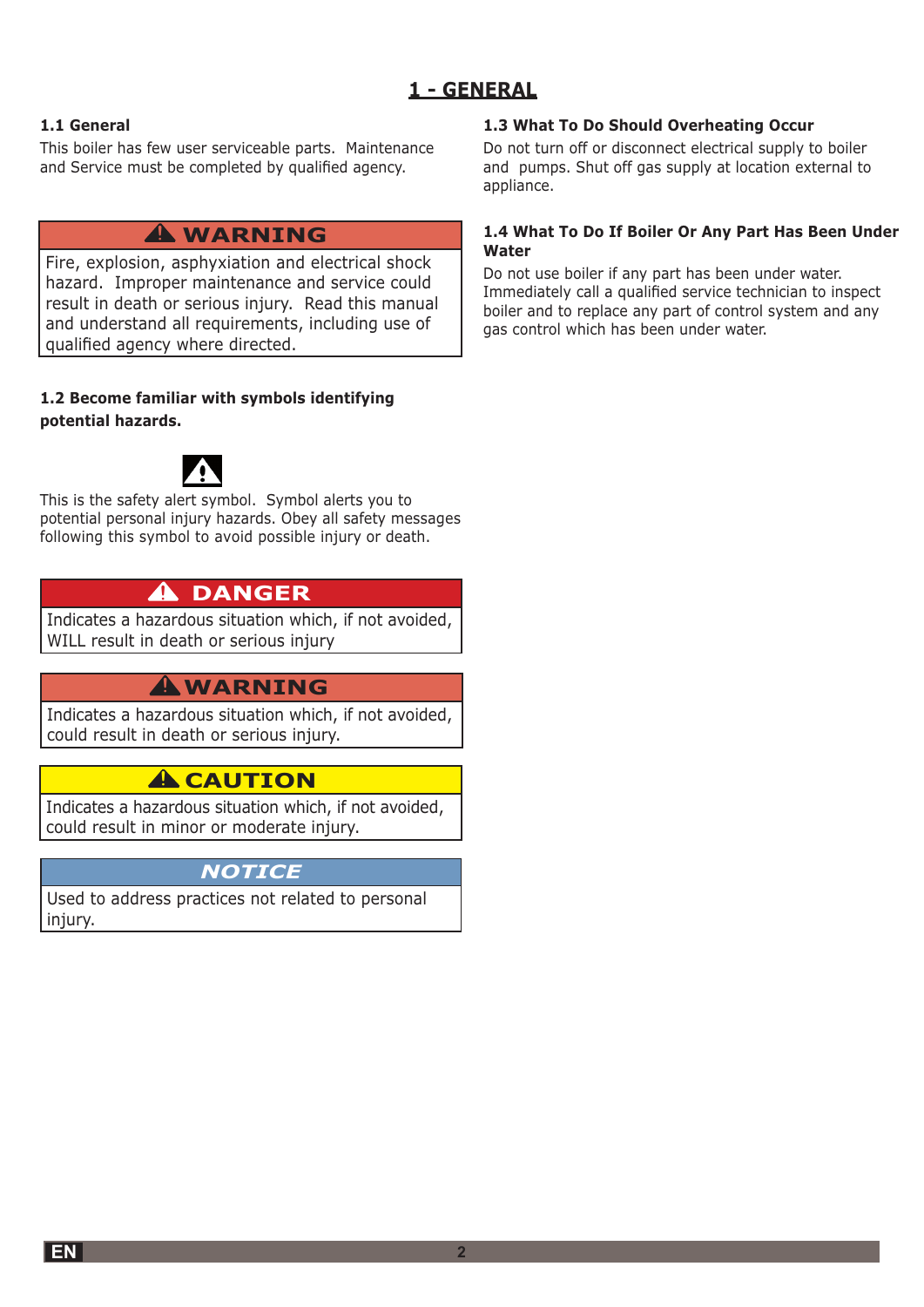### **2 - OPERATING INSTRUCTIONS**

### FOR YOUR SAFETY READ BEFORE OPERATING

### AWARNING

If you do not follow these instructions exactly, a fire or explosion may result causing property damage, personal injury or loss of life.

- This appliance is equipped with an ignition device which automatically lights burner. Do NOT try to light this burner by hand.
- Before operating smell all around appliance area for gas. Be sure to smell next to floor because some gas is heavier than air and will settle to the floor.
- Use only your hand to turn the gas shutoff **valve.** Never use tools. If valve will not turn by hand, do not try to repair it, call a qualified service technician. Force or attempted repair may result in fire or explosion.
- . Do not use this appliance if any part has been under water. Immediately call a qualified service technician to inspect appliance and to replace any part of control system and any gas control which has been under water.

### **ACAUTION**

WHAT TO DO IF YOU SMELL GAS

- Do not try to light any appliance.
- Do not touch any electrical switch; do not use any phone in your building.
- Immediately call your gas supplier from a neighbor's phone. Follow the gas supplier's instructions.
- If you cannot reach your gas supplier, call the fire department.

### **2.2 TO TURN OFF GAS TO APPLIANCE**

- Set thermostat to lowest setting.
- Turn "OFF" all electric power to appliance if service is to be performed.
- Turn gas shutoff valve handle  $\alpha$  to closed position. Handle should be perpendicular to gas pipe.

### **Figure 1 Gas Shutoff Valve - Open Position**

### **2.1 OPERATING INSTRUCTIONS**

### **Stop! Read Safety information above.**

- Set thermostat to lowest setting.
- Turn "OFF" all electrical power to appliance.
- This appliance is equipped with an ignition device which automatically lights the burner. Do not try to light burner by hand!
- Turn gas shutoff valve  $\heartsuit$  to closed position. Handle should be perpendicular to gas pipe.
- . Wait 5 minutes for any gas to clear. Smell for gas, including near floor. If you smell gas, **STOP!** Follow instructions on this page: "What To Do If You Smell Gas." If you do not smell gas, go to next step.
- Turn gas shutoff valve  $\mathcal D$  to open position. Handle should be parallel to gas pipe.
- Turn "ON" electrical power to appliance.
- Set thermostat to desired setting.
- If the appliance will not operate, follow instructions TO TURN OFF GAS TO APPLIANCE and call your service technician or gas supplier.



### Figure 2 Gas Shutoff Valve - Closed Position

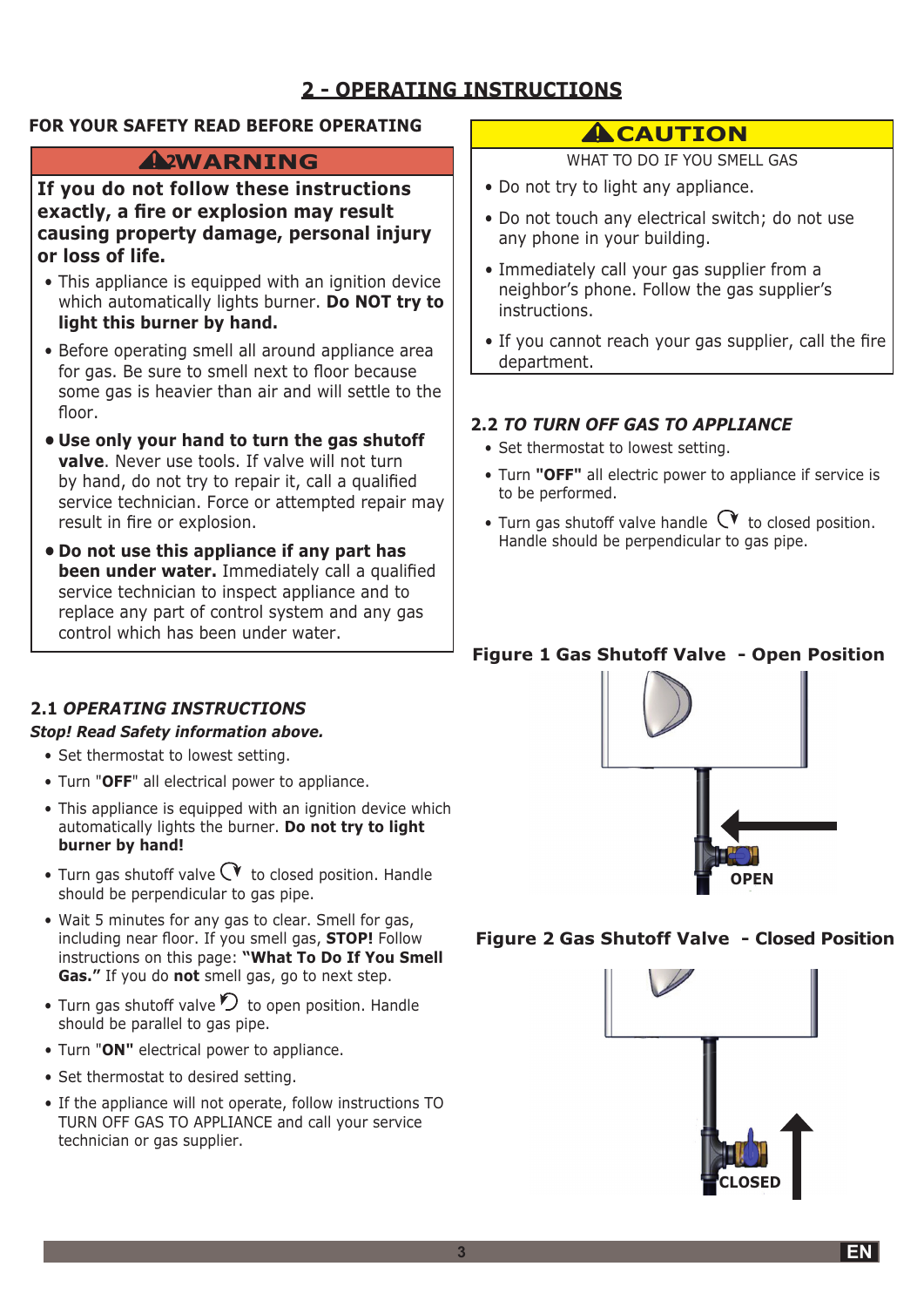### **3 - CONTROL MODULE**

### *Checks During Operation*

- Boiler is arranged for connection to an external storage tank for hot water production (optional). All functions relevant to domestic hot water production are only active with the optional water tank connected.
- Check for leaks in piping systems. Correct immediately if found.
- Check the efficiency of the flue gases and combustion air ducts while the boiler is working.
- Check water is circulating between boiler and systems.
- Verify the gas valve modulates correctly in both heating and hot water production phases.
- Check proper ignition of the boiler by turning it on and off with the room thermostat.
- Check parameters are programmed correctly and perform any required customization (compensation curve, power, temperatures, etc.)

### *Indicator During Operation*

#### **Heating**

Call for heat (generated by Room Thermostat) is indicated by hot air flashing above radiator symbol on the control.



### **Hot water**

Call for hot water is generated by Indirect tank sensor. Indicated by hot water flashing under the tap on the control. Only available when optional Indirect Sensor kit is installed.

### *Control Panel*



#### **Key**

- $1$  = DHW temperature setting decrease button
- **2** = DHW temperature setting increase button
- $3$  = Heating system temperature setting decrease button CH
- $4$  = Heating system temperature setting increase button CH
- $5 =$ Display
- **6 = Summer/Winter mode selection Reset button**
- **7** = Unit On/Off Economy/Comfort mode selection button
- $8 = DHW$  symbol
- **9 =** DHW mode
- **10 =** Summer mode
- **11 = Multifunction Temperature**  $12 = Eco (Economy) mode$
- $13$  = Heating
- $14$  = Heating symbol
- $15$  = Burner On and actual power
- **64 = C.H. temperature pressure gauges**



### *Turning on and off*

NO electrical power to the boiler



The antifreeze system does not work when power and/or gas to the unit are turned off. To avoid damage caused by freezing during long idle periods in winter, it is advisable to drain all water from the boiler, DHW circuit and system; or drain just the DHW circuit and add a suitable antifreeze to the heating system. See Section 5.2 page 11 of Installation Operation and Maintenance Manual.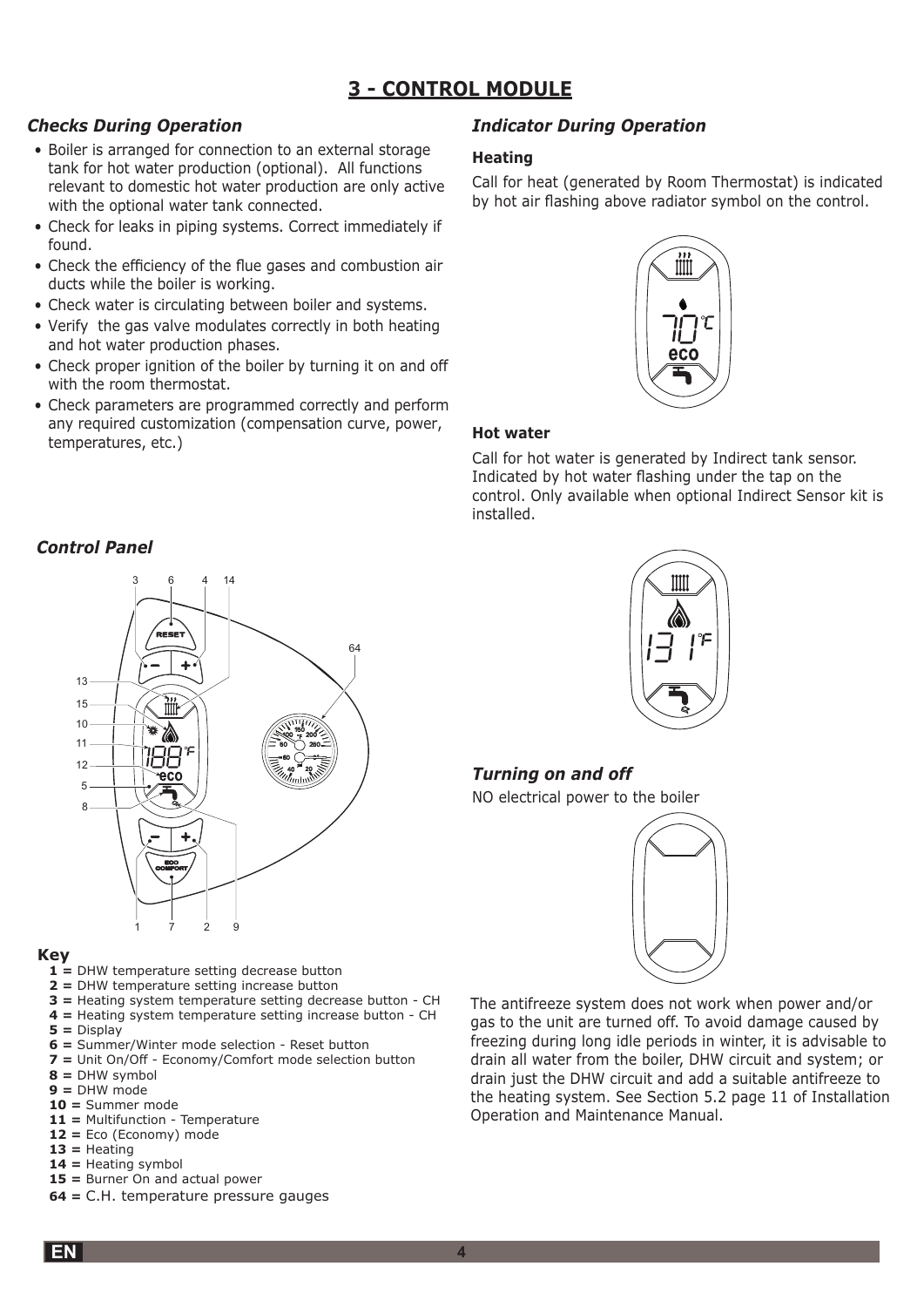### **3 - CONTROL MODULE**

### **Boiler Ignition**

Supply unit with electricity.



### **Boiler ignition**

For 120 seconds display will show FH which identifies the air venting cycle for the heating system.

During the first 5 seconds the display will show the software release of the card also.

Open the gas valve before the boiler.

When FH vanishes, boiler is ready to automatically work whenever room thermostat or optional indirect tank sensor requests heating.

### **Turning the boiler off**

Press the button below (see item 7 on the control panel display) for 5 seconds.



When the boiler is turned off, the electronic board is still powered.

Domestic hot water and heating operation are disabled. The antifreeze system remains activated.

To re-light the boiler, press the button (see item 7 on the control panel display) again for 5 seconds.



Boiler will be immediately ready to operate whenever domestic hot water is drawn or room thermostat demand.

### **Summer/Winter Switchover**

### **NOTICE**

Activating this button will keep your boiler from operating. Verify that boiler is not required to run Domestic Hot Water (DHW) needs.

Press the button for 2 seconds.



Display will activate Summer symbol (see item 10 on the control panel display).

Antifreeze system stavs on.

To turn off Summer mode, press button again for 2 seconds.

### **Heating temperature setting**

Use heating buttons (see items 3 and 4 on the control panel display) to change the temperature from minimum of 86°F (30C) to a maximum of 185°F (85C); it is advisable to not operate boiler below 113°F (45C).



### Domestic hot water temperature adjustment

Operate DHW buttons (see items 1 and 2 on the control panel display) to vary the temperature from a minimum of 50°F (40C) to a maximum of 149°F (55C).

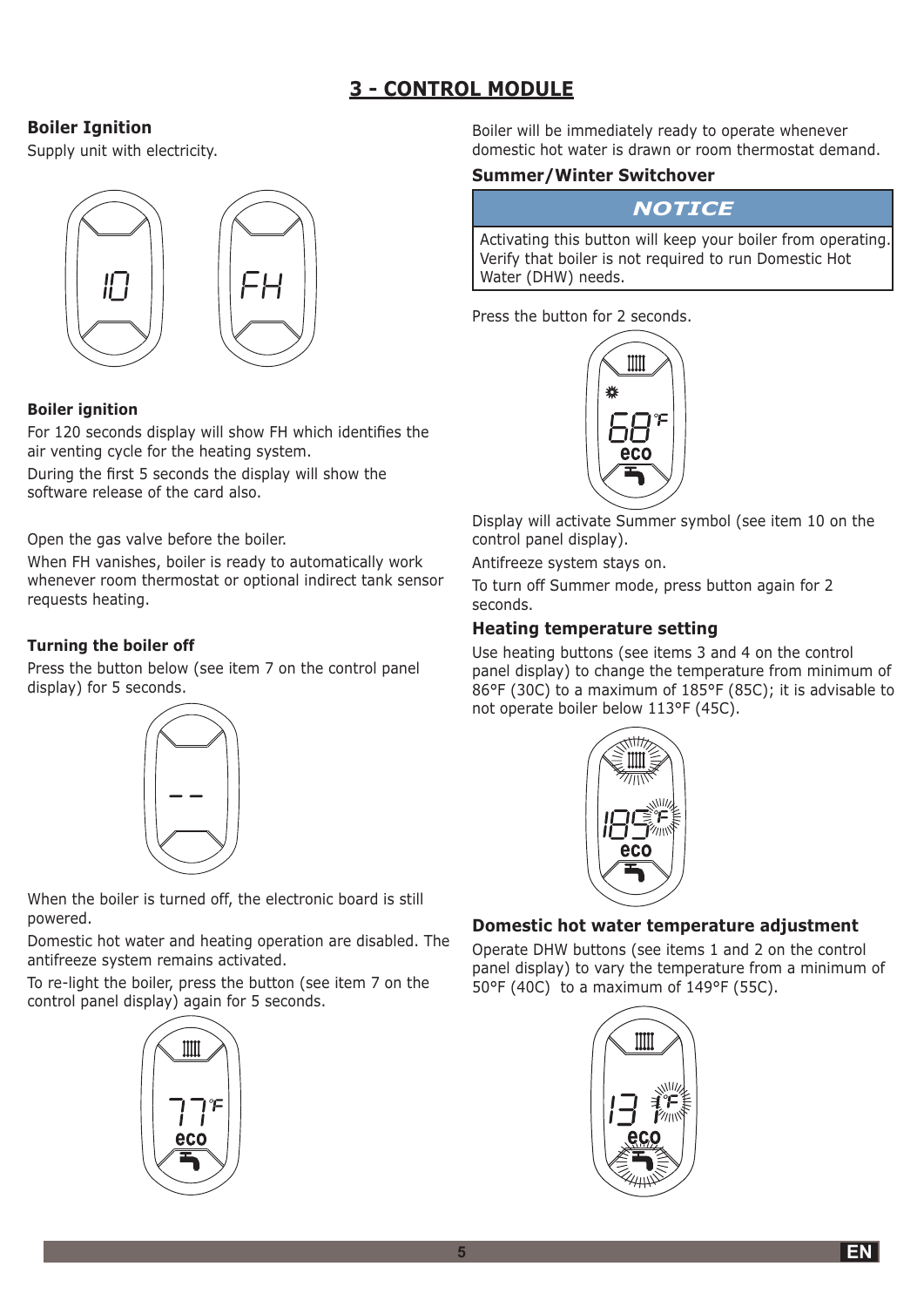### **3 - CONTROL MODULE**

Hot water tank exclusion (economy) The device can be deactivated by the user (ECO mode) by pressing the eco/ comfort button (see item 7 on the control panel display). To activate the COMFORT mode, press the eco/comfort button (see item 7 on the control panel display) again.

### **Outdoor temperature**

- When the optional external probe is installed, the boiler control system operates with "Sliding Temperature". In this mode, the temperature of the heating system is controlled according to the outside weather conditions, in order to ensure high comfort and energy saving throughout the year. As the outside temperature increases the system delivery temperature decreases according to a specific "compensation curve".
- With Outdoor Temperature adjustment, the temperature set with the heating buttons (see items 3 and 4 on the control panel display) becomes the maximum system delivery temperature. It is advisable to set the maximum value to allow system adjustment throughout its useful working range.
- The boiler must be adjusted at the time of installation by qualified personnel. Adjustments can in any case be made by the user to improve comfort.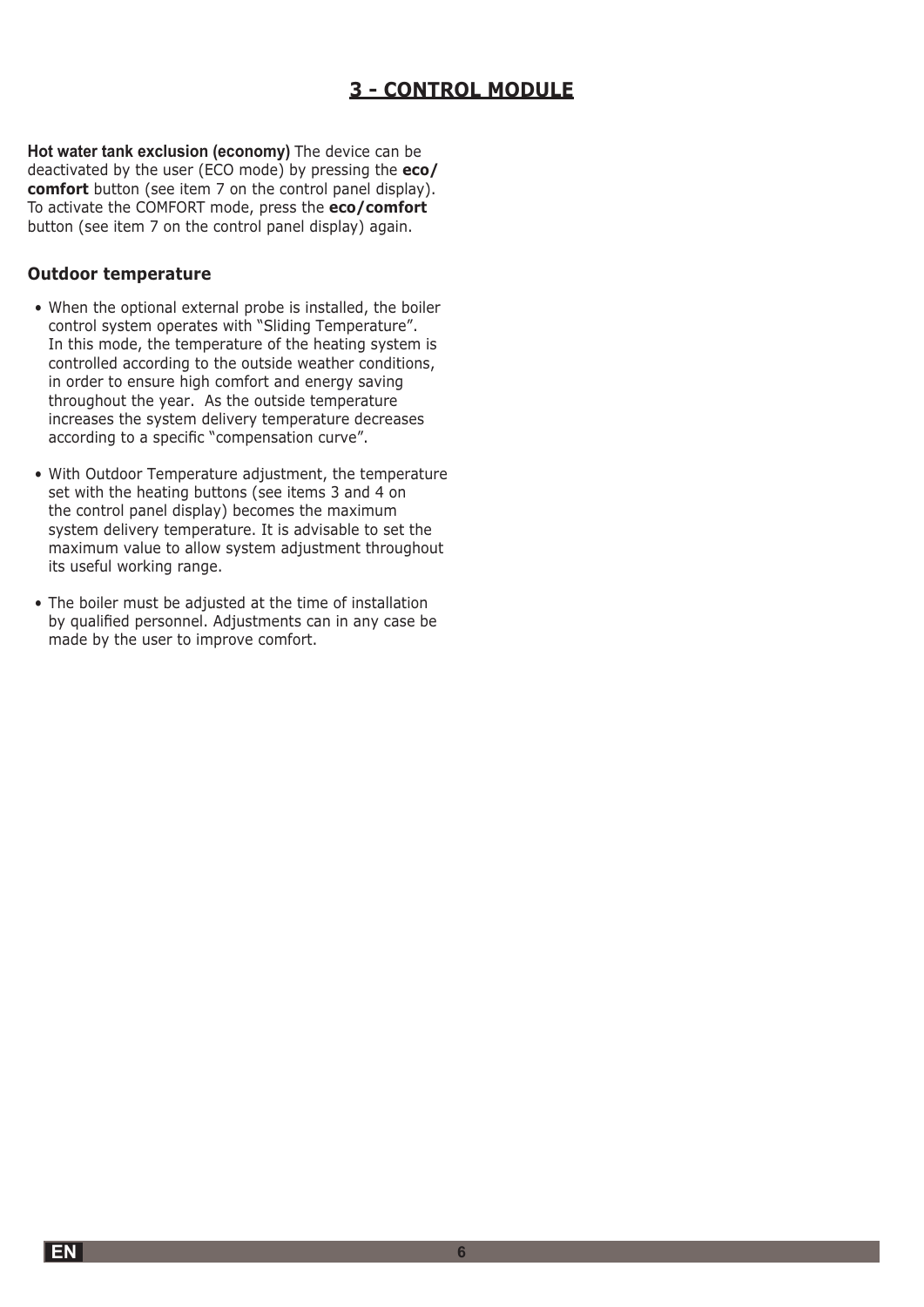### 4 - TROUBLE SHOOTING

#### **Diagnostics**

Boiler is equipped with advanced self-diagnosis system. In case of boiler fault, display will flash indicating the fault code. Faults that cause permanent shutdown (marked with letter "A"): to restore operation press the RESET button for 1 second or RESET; if boiler fails to start, it is necessary to first eliminate the fault.

Faults (marked with letter "F") cause temporary shutdowns that are automatically reset as soon as value returns within boiler's normal working range.

### **Table of faults**

#### - List of faults

| <b>Fault</b><br>code | <b>Fault</b>                                                | <b>Possible cause</b>                                 | <b>Cure</b>                                                                                       |
|----------------------|-------------------------------------------------------------|-------------------------------------------------------|---------------------------------------------------------------------------------------------------|
| A01                  | No burner ignition                                          | No gas                                                | Check the regular gas flow to the boiler and that the air has<br>been eliminated from the pipes   |
|                      |                                                             | Ignition/detection electrode fault                    | Check the wiring of the electrode and that it is correctly<br>positioned and free of any deposits |
|                      |                                                             | Faulty gas valve                                      | Check the gas valve and replace it is necessary                                                   |
|                      |                                                             | Ignition power too low                                | Adjust the ignition power                                                                         |
| A02                  | Flame present signal with burner                            | Electrode fault                                       | Check the ionisation electrode wiring                                                             |
|                      | off                                                         | Card fault                                            | Check the card                                                                                    |
|                      | Overtemperature protection<br>activation                    | Heating sensor damaged                                | Check correct heating sensor positioning and operation                                            |
| A03                  |                                                             | No water circulation in the system                    | Check the circulating pump                                                                        |
|                      |                                                             | Air in the system                                     | Vent the system                                                                                   |
|                      | The air pressure transducer does                            | Incorrect air pressure transducer wiring              | Check the wiring                                                                                  |
| <b>F05</b>           | not receive a sufficient minimum<br>value within 25 seconds | Flue not correctly sized or obstructed                | Check the length of flue and that it is clean                                                     |
| A06                  |                                                             | Low pressure in the gas system                        | Check the gas pressure                                                                            |
|                      | No flame after the ignition stage                           | Burner minimum pressure setting                       | Check the pressures                                                                               |
|                      |                                                             | Sensor damaged                                        |                                                                                                   |
| F <sub>10</sub>      | Delivery sensor 1 fault                                     | Wiring shorted                                        | Check the wiring or replace the sensor                                                            |
|                      |                                                             | Wiring disconnected                                   |                                                                                                   |
|                      | DHW sensor fault                                            | Sensor damaged                                        | Check the wiring or replace the sensor                                                            |
| F11                  |                                                             | Wiring shorted                                        |                                                                                                   |
|                      |                                                             | Wiring disconnected                                   |                                                                                                   |
|                      | Delivery sensor 2 fault                                     | Sensor damaged                                        |                                                                                                   |
| F14                  |                                                             | Wiring shorted                                        | Check the wiring or replace the sensor                                                            |
|                      |                                                             | Wiring disconnected                                   |                                                                                                   |
| A15                  | Air signal protection activation                            | Fault F05 generated 5 times in the last<br>15 minutes | See fault F05                                                                                     |
| F34                  | Supply voltage under 170V.                                  | Electric mains trouble                                | Check the electrical system                                                                       |
| F35                  | Faulty mains frequency                                      | Electric mains trouble                                | Check the electrical system                                                                       |
| F37                  | Incorrect system water pressure                             | Pressure too low                                      | Fill the system                                                                                   |
|                      |                                                             | Sensor damaged                                        | Check the sensor                                                                                  |
|                      | External probe fault                                        | Probe damaged or wiring short circuit                 | Check the wiring or replace the sensor                                                            |
| F39                  |                                                             | Probe disconnected after activating the               | Reconnect the external probe or disable the sliding                                               |
|                      |                                                             | sliding temperature                                   | temperature                                                                                       |
| A41                  | Sensor positioning                                          | Delivery sensor detached from the pipe                | Check correct heating sensor positioning and operation                                            |
| F42                  | Heating sensor fault                                        | Sensor damaged                                        | Replace the sensor                                                                                |
| F43                  | Exchanger protection activation.                            | No system H <sub>2</sub> O circulation                | Check the circulating pump                                                                        |
|                      |                                                             | Air in the system                                     | Vent the system                                                                                   |
| A44                  | DHW sensor disconnected                                     | Sensor disconnected                                   | Check the correct positioning and operation of the DHW<br>sensor.                                 |
| A48                  | Air signal protection activation                            | Fault F05 for 150 seconds                             | See Fault F05                                                                                     |
| F50                  | Modulation regulator fault                                  | Wiring disconnected                                   | Check the wiring                                                                                  |
| F51                  | Low water cutoff warning                                    | Pressure too low                                      | Fill the system                                                                                   |
|                      |                                                             | Low water cutoff damaged                              | Check the contact                                                                                 |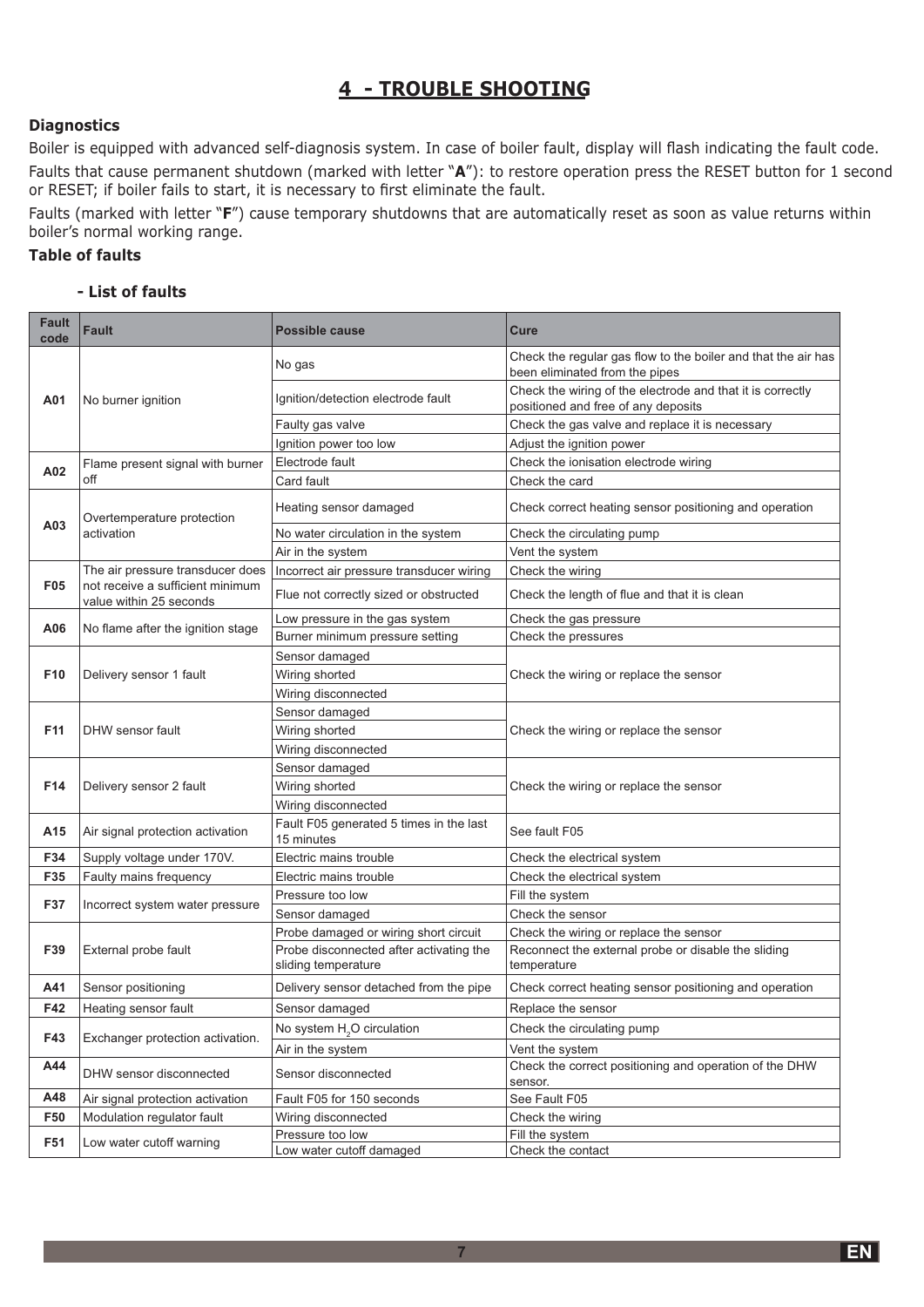### 5 - GENERAL MAINTENANCE AND CLEANING

### **Beginning of Each Heating Season**

- Check boiler area is free from combustible materials, gasoline, and other flammable vapors and liquids.
- Visually inspect combustion air and vent piping for proper operation. Check for and remove any obstruction to flow of combustion air or vent gases. Contact qualified agency, as necessary.
- Test safety relief valve for proper operation. Refer to valve manufacturer's instructions packaged with relief valve.
- Circulator pump and combustion air blower motor furnished with boiler are permanently lubricated from factory and require no further lubrication. Lubricate field sourced pumps and/or motors according to pump and/or motor manufacturer's instruction.
- Check following components are operating properly and are free of blockages or obstructions:
	- Check air vent(s) for leakage.
	- Check air inlet for blockage and clean as required;
	- Inspect system piping for leaks. Contact qualified agency, as necessary.
	- Check heating system expansion tank.
	- Check the Air pressure tubing

### **Annual Shut Down Procedure**

- Follow instructions "To Turn Off Gas To Appliance" unless boiler is also used to supply domestic hot water. See section 2, page 3.
- Drain system completely if system does not have antifreeze when heating system is to remain out of service during freezing weather.

### **AWARNING**

Following service procedures must be performed by qualified service agent. Boiler owner shall not attempt these steps. Failure to do so could result in death or serious injury.

### **Annual Inspection and Cleaning of Boiler Components**

- Burner and heat exchanger inspection and cleaning.
	- Remove any remaining loosened sediment using shop vacuum with snorkel attachment.

## **Installer Information**

| Name:    |        |
|----------|--------|
|          |        |
|          |        |
|          |        |
|          |        |
|          |        |
| Address: |        |
|          |        |
|          |        |
|          |        |
|          |        |
|          |        |
| Phone:   | Email: |
|          |        |
|          |        |
|          |        |
|          |        |
|          |        |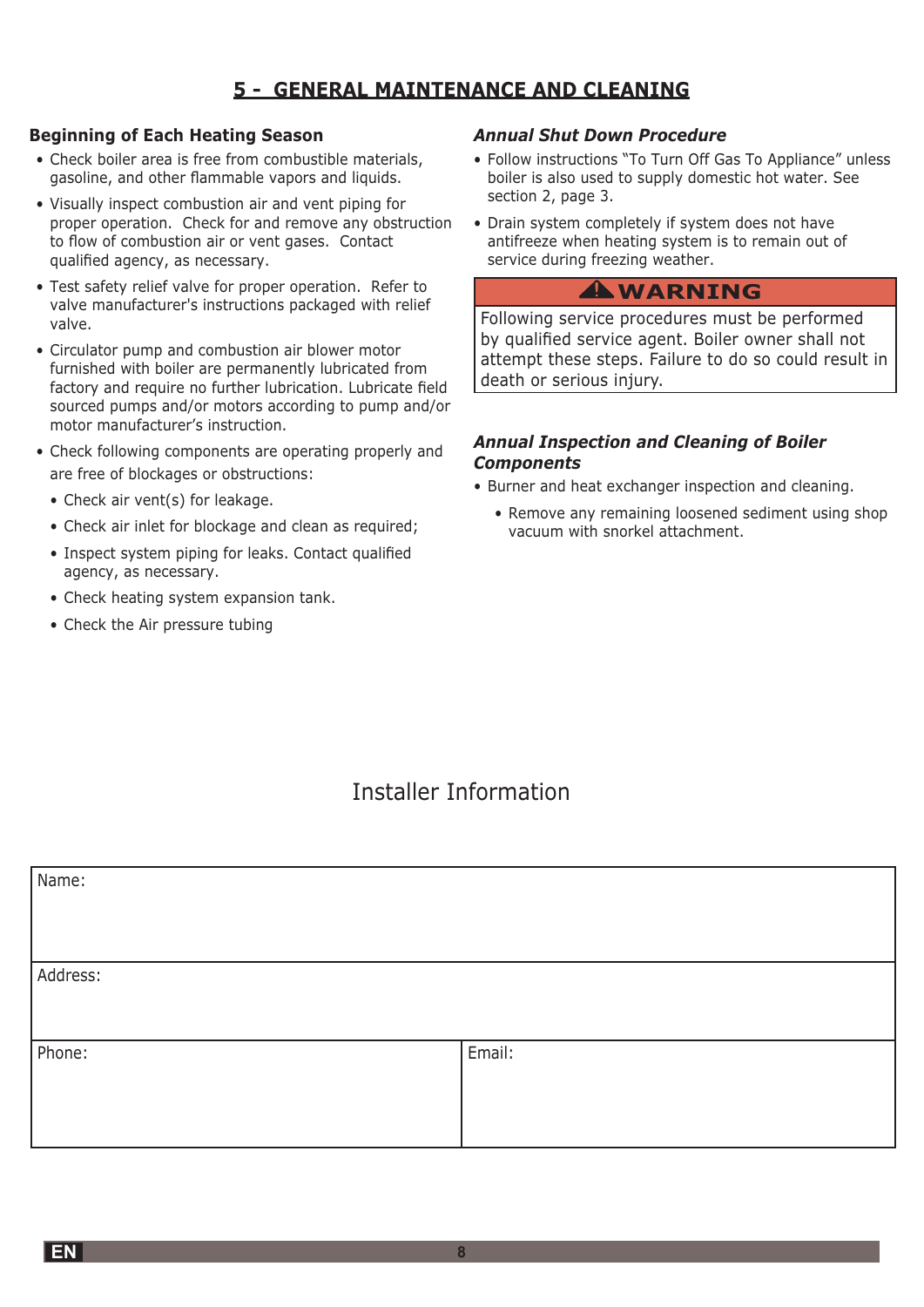### **1.1 Généralités**

Cette chaudière a peu de pièces réparables par l'utilisateur. Entretien et maintenance doivent être effectuées par un installateur compétent.

### **AVERTISSEMENT !**

Risque d'incendie, d'explosion, d'asphyxie et d'électrocution. Un entretien incorrecte peut causer des lésions corporelles et la mort. Lire le présent manuel et se familiariser avec toutes les spécifications, y compris l'utilisation d'installateurs qualifiés si nécessaire.

**1.2 Se familiariser avec les symboles identifiant des risques potentiels.**



Ce symbole est le symbole d'alerte de sécurité. Il signale des risques potentiels de lésions corporelles. Respectez tous les messages de sécurité suivant ce symbole pour éviter tout risque de lésion ou de mort.

### $\hat{\mathbf{A}}$  DANGER

Indique une situation de danger qui, s'il elle n'est pas évitée, ENTRAÎNERA la mort ou de graves lésions.

### **AVERTISSEMENT**

Indique une situation de danger qui, s'il elle n'est pas évitée, pourrait causer de graves lésions ou la mort.

### **ATTENTION**

Indique une situation de danger qui, s'il elle n'est pas évitée, pourrait causer des lésions mineures ou modérées.

### *AVIS*

Utilisé pour signaler des pratiques n'entraînant pas des lésions corporelles.

### **1.3 Que faire en cas de surchauffe**

Ne pas éteindre ou débrancher l'alimentation électrique à la chaudière et les pompes. Coupez l'alimentation en gaz à l'emplacement externe à l'appareil.

### **1.4 Que faire si la chaudière ou une partie est sous l'eau**

Ne pas utiliser la chaudière si une partie quelconque a été submergée.

Appelez immédiatement un technicien de service qualifié pour inspecter la chaudière et remplacer toute pièce du système de contrôle et toute commande de gaz qui a été sous l'eau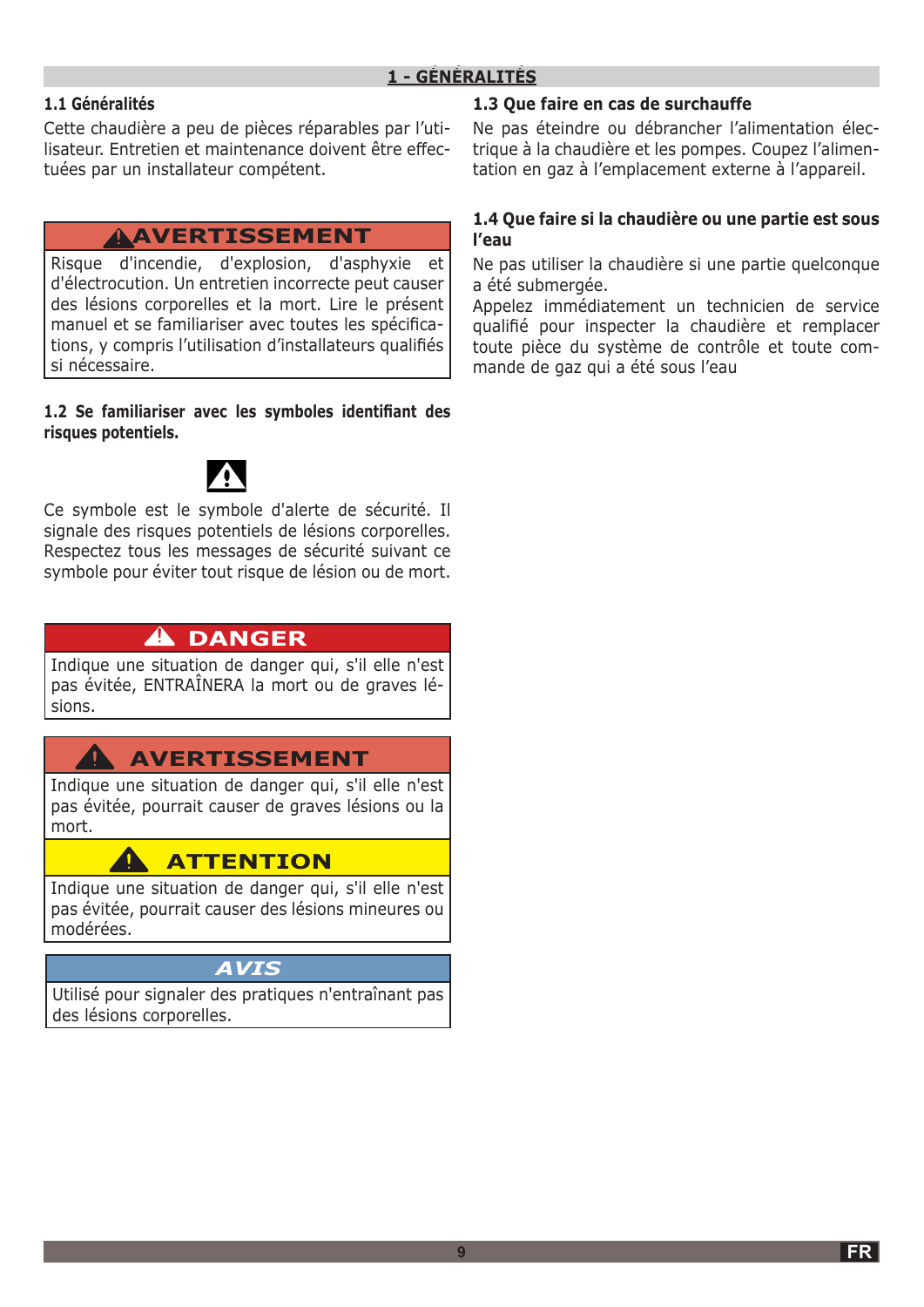### **2 - INSTRUCTIONS D'UTILISATION**

**Pour votre sécurité, s'il vous plaît lire avant utilisation.**

### **AVERTISSEMENT**

**Le non-respect de ces instructions peut exposer à un incendie ou une explosion susceptible d'entraîner des dommages matériels, des lésions corporelles, voire la mort.**

- Cet appareil est équipé d'un dispositif d'allumage qui allume automatiquement le brûleur. **N'essayez PAS d'allumer le brûleur à la main**.
- Avant la mise en service, vérifiez s'il y a une odeur de gaz autour de l'appareil. Veillez à le vérifier près du plancher car certains gaz sont plus lourds que l'air et stagnent au niveau du sol.
- **Utilisez uniquement les mains pour tourner la vanne d'arrêt de gaz.** N'utilisez jamais d'outils. Si la vanne ne tourne pas à la main, ne faites aucune tentative de réparation et appelez un technicien d'entretien qualifié. L'usage de la force ou une tentative de réparation peut être à l'origine d'un incendie ou d'une explosion.
- **N'utilisez pas cet appareil si une de ses pièces a été sous l'eau.** Appelez immédiatement un technicien d'entretien qualifié pour inspecter l'appareil et remplacez les pièces du système de commande et toute commande de gaz ayant été sous l'eau.

### **2.1 INSTRUCTIONS D'UTILISATION**

### **Stop ! Lisez les consignes de sécurité ci-dessus.**

- Réglez le thermostat sur le niveau le plus bas.
- Mettez l'appareil **hors tension**.
- Cet appareil est équipé d'un dispositif d'allumage qui allume automatiquement le brûleur. **N'essayez PAS d'allumer le brûleur à la main !**
- Tournez la vanne d'arrêt  $\mathbb C$  à gaz en position fermée. La manette doit être perpendiculaire au tuyau de gaz.
- Attendez 5 minutes pour que tout le gaz s'évacue. Vérifiez s'il y a une odeur de gaz, à proximité du sol également. En cas d'odeur de gaz, **STOP !** Suivez les instructions données dans cette page : **« Que faire en cas d'odeur de gaz »**. En l'absence d'odeur de gaz, passez à l'étape suivante.
- Tournez la vanne d'arrêt  $\mathcal D$  à gaz en position ouverte. La manette doit être perpendiculaire au tuyau de gaz.
- Mettez l'appareil **sous tension**.
- Réglez le thermostat au niveau voulu.
- Si l'appareil ne marche pas, suivez les instructions POUR COUPER L'ARRIVÉE DE GAZ À L'APPAREIL et appelez votre technicien d'entretien ou votre fournisseur de gaz.

### **ATTENTION**

### **QUE FAIRE EN CAS D'ODEUR DE GAZ**

- Ne tentez pas d'allumer un quelconque appareil.
- Ne touchez aucun interrupteur électrique ; n'utilisez aucun téléphone dans votre bâtiment.
- Appelez immédiatement votre fournisseur de gaz à partir du téléphone d'un voisin. Suivez les instructions du fournisseur de gaz.
- Si vous ne parvenez pas à contacter votre fournisseur, appelez les pompiers.

### **2.2 POUR COUPER L'ARRIVÉE DE GAZ À L'APPAREIL**

- Réglez le thermostat sur le niveau le plus bas.
- Mettez l'appareil hors tension lorsque l'entretien doit être effectué.
- Tournez la manette de la vanne d'arrêt  $\mathbb{C}^*$  à gaz en position fermée. La manette doit être perpendiculaire au tuyau de gaz

### **Figure 1 Vanne d'arrêt de gaz - position ouverte**



### **Figure 2 Vanne d'arrêt de gaz - position fermée**

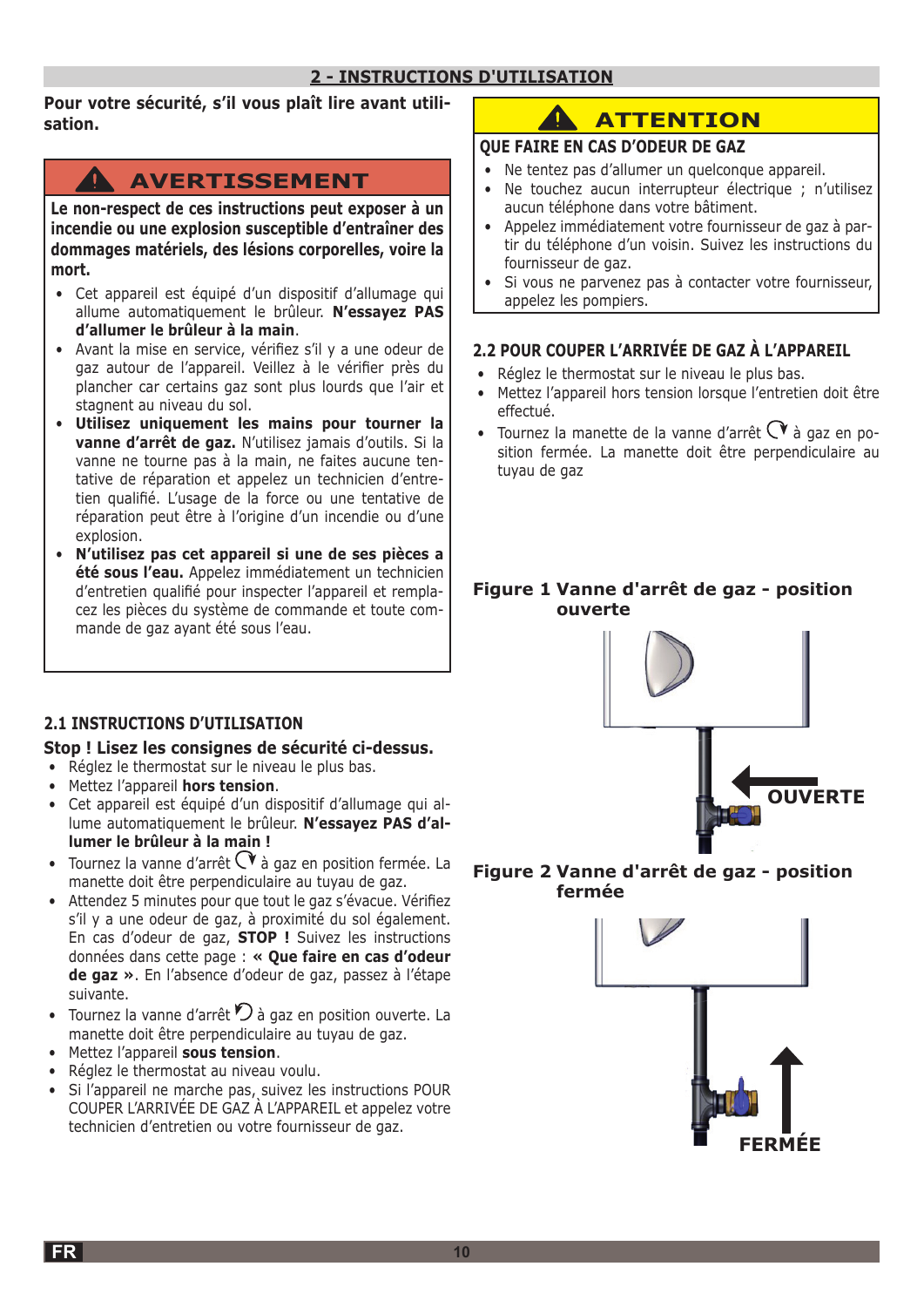### **3 - MODULE DE COMMANDE**

#### **Contrôles pendant le fonctionnement**

- La chaudière est conçue pour être raccordée à un ballon extérieur pour la production d'eau chaude (en option). Toutes les fonctions pour la production d'eau chaude sanitaire sont actives uniquement si le ballon d'eau optionnel est raccordé.
- Vérifiez s'il y a des fuites dans les systèmes de tuyauterie. Réparez-les immédiatement le cas échéant.
- Vérifiez l'efficacité des conduits de gaz de combustion et d'air de combustion pendant le fonctionnement de la chaudière.
- Contrôlez si l'eau circule normalement dans la chaudière et les systèmes.
- Vérifiez si la vanne à gaz module correctement pendant les cycles de chauffage et de production d'eau chaude.
- Vérifiez que la chaudière s'allume correctement en l'allumant et en l'éteignant avec le thermostat d'ambiance.
- Contrôlez que les paramètres sont programmés correctement et effectuez les réglages personnalisés nécessaires (courbe de compensation, puissance, températures, etc.).

#### **Tableau des commandes**



#### **Repère**

- 1 = DHW Bouton de diminution du réglage de la température de l'ECS
- 2 = Bouton d'augmentation du réglage de la température de l'ECS
- 3 = Bouton de diminution du réglage de la température de l'installation de chauffage CC
- 4 = Bouton d'augmentation du réglage de la température de l'installation de chauffage CC
- $5 =$  Afficheur
- 6 = Sélection du mode Été/Hiver Bouton Reset (réinitialisation)
- 7 = Marche/Arrêt Bouton de sélection du mode Économie/Confort
- 8 = Symbole ECS
- $9 =$ Mode FCS
- $10 =$ Mode Été
- 11 = Multifonction Température
- 12 = Mode Eco (Économie)
- $13$  = Chauffage
- 14 = Symbole du chauffage
- 15 = Brûleur allumé et puissance réelle
- 64 = Manomètre et thermomètre C.C

### **Indicateur pendant le fonctionnement**

### **Chauffage**

L'appel de chaleur (généré par le thermostat d'ambiance) est indiqué par le témoin d'air chaud clignotant au-dessus du symbole du radiateur sur la commande.



### **Eau chaude**

Si le capteur du ballon optionnel est installé, l'appel d'eau chaude est indiqué par le témoin d'eau chaude clignotant sous le robinet sur la commande.



### **Allumage et extinction**

ABSENCE de courant électrique vers la chaudière.



Le système antigel ne fonctionne pas lorsque le courant et/ou le gaz alimentant l'appareil sont coupés. Pour éviter les dommages provoqués par le gel pendant de longues périodes d'inactivité en hiver, il est conseillé de vidanger toute l'eau de la chaudière, du circuit d'ECS et de l'installation ou de purger uniquement le circuit d'ECS et d'ajouter un antigel adapté dans l'installation de chauffage. Voir la section 5.3, page 56 du MANUEL D'INSTALLATION, D'UTILISA-TION ET D'ENTRETIEN.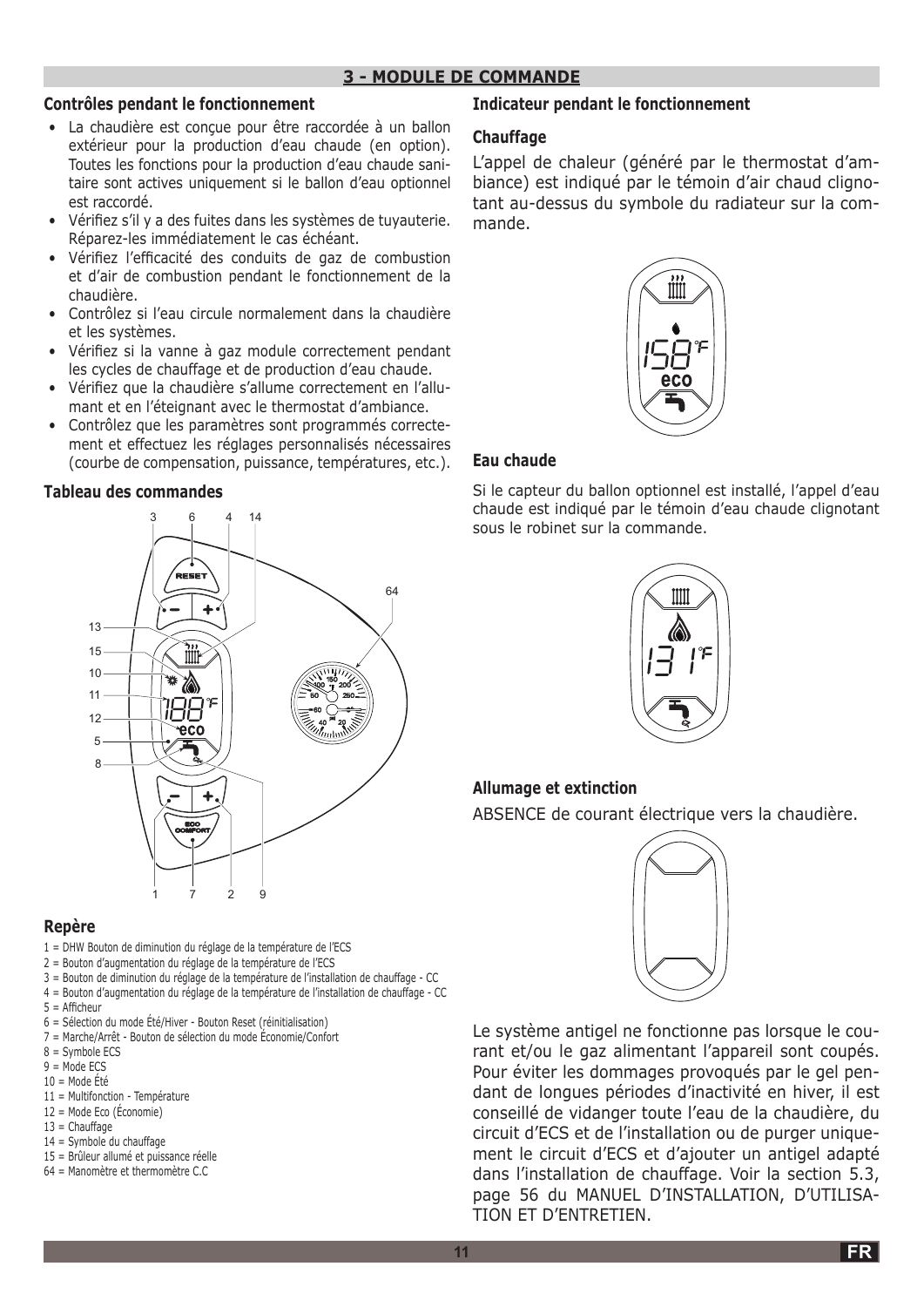### **3 - MODULE DE COMMANDE**

### **Allumage de la chaudière**

Mettez l'appareil sous tension.



### **Allumage de la chaudière**

L'afficheur indique FH pendant 120 secondes, ce qui identifie le cycle de ventilation d'air pour l'installation de chauffage.

Pendant les 5 premières secondes, l'afficheur indique également la version de logiciel de la carte.

Ouvrez la vanne à gaz avant la chaudière.

Lorsque FH disparait, la chaudière est prête à se mettre automatiquement en marche lorsque le capteur de ballon indirect ou le thermostat d'ambiance demande de chauffer.

### **Extinction de la chaudière**

Appuyez sur le bouton dessous (voir le repère 7 sur l'afficheur du tableau des commandes) pendant 5 secondes.



Lorsque la chaudière est éteinte, la carte électronique est toujours sous tension.

L'eau chaude sanitaire et le chauffage sont désactivés. Le système antigel reste activé.

Pour rallumer la chaudière, appuyez de nouveau sur le bouton (voir le repère 7 sur l'afficheur du tableau des commandes) pendant 5 secondes.



La chaudière est prête à se mettre immédiatement en marche lorsque l'eau chaude du robinet est tirée ou à la demande du thermostat d'ambiance.

### **Commutation été/hiver**

### **AVIS**

L'activation de ce bouton permettra à votre chaudière de fonctionner. Vérifiez qu'il n'est pas demandé à la chaudière de satisfaire des besoins en eau chaude sanitaire (ECS).

Appuyez sur le bouton pendant 2 secondes.



L'afficheur active le symbole Été (voir le repère 10 sur l'afficheur du tableau des commandes).

Le système antigel reste activé.

Pour éteindre le mode Été, appuyez de nouveau sur le bouton pendant 2 secondes.

### **Réglage de la température de chauffage**

Utilisez les boutons (voir les repères 3 et 4 sur l'afficheur du tableau des commandes) pour changer la température de 30°C (86°F) minimum à 85°C (185°F) maximum ; il est conseillé de ne pas faire fonctionner la chaudière au-dessous de 45°C (113°F).



### **Réglage de la température de l'eau chaude sanitaire**

Utilisez les boutons ECS (voir les repères 1 et 2 sur l'afficheur du tableau des commandes) pour varier la température de 40°C (50°F) minimum à 55°C (149°F) maximum.

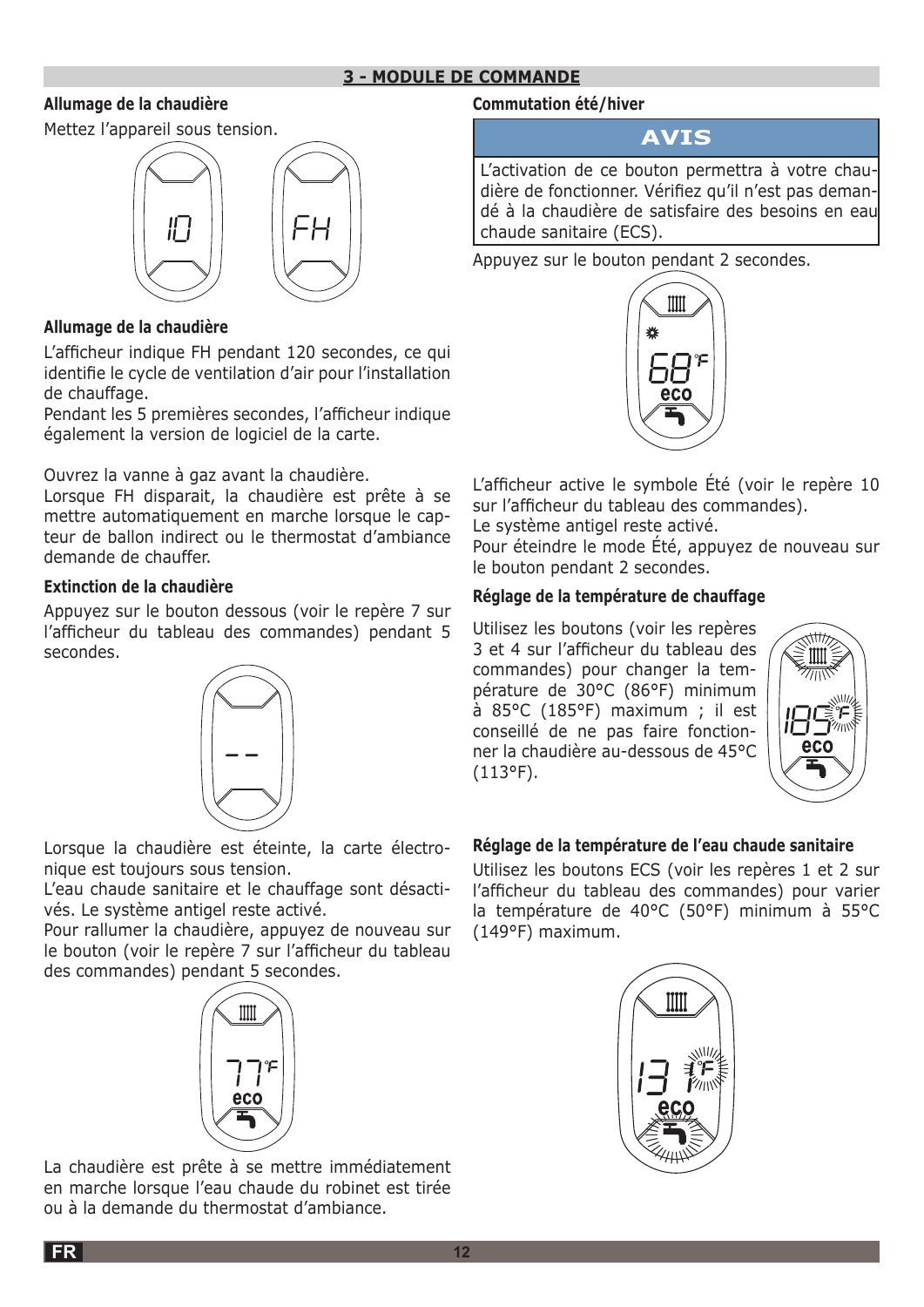### **Exclusion du ballon d'eau chaude (économie)**

Le ballon d'eau chaude peut être désactivé par l'utilisateur (mode ECO) en appuyant sur le bouton **ECO/ COMFORT** (repère 7 - afficheur du tableau des commandes).

Pour activer le mode COMFORT, appuyez de nouveau sur le bouton ECO/COMFORT (repère 7 - sur l'afficheur du tableau des commandes).

### **Température extérieure**

- Lorsque la sonde extérieure en option est installée, le système de commande de la chaudière fonctionne en mode « température évolutive ». Dans ce mode, la température de l'installation de chauffage est contrôlée en fonction des conditions atmosphériques extérieures afin de garantir un grand confort et des économies d'énergie tout au long de l'année. Lorsque la température extérieure augmente, la température de départ de l'installation diminue selon une « courbe de compensation » spécifique.
- Avec le réglage de la température extérieure, la température réglée avec les boutons de chauffage (voir les repères 3 et 4 sur l'afficheur du tableau des commandes) devient la température maximum de départ de l'installation. Il est recommandé de régler la valeur maximale pour permettre le réglage de l'installation sur toute sa plage de travail utile.
- La chaudière doit être réglée au moment de son installation par un technicien d'entretien qualifié. Les réglages peuvent être néanmoins effectués par l'utilisateur pour améliorer le confort.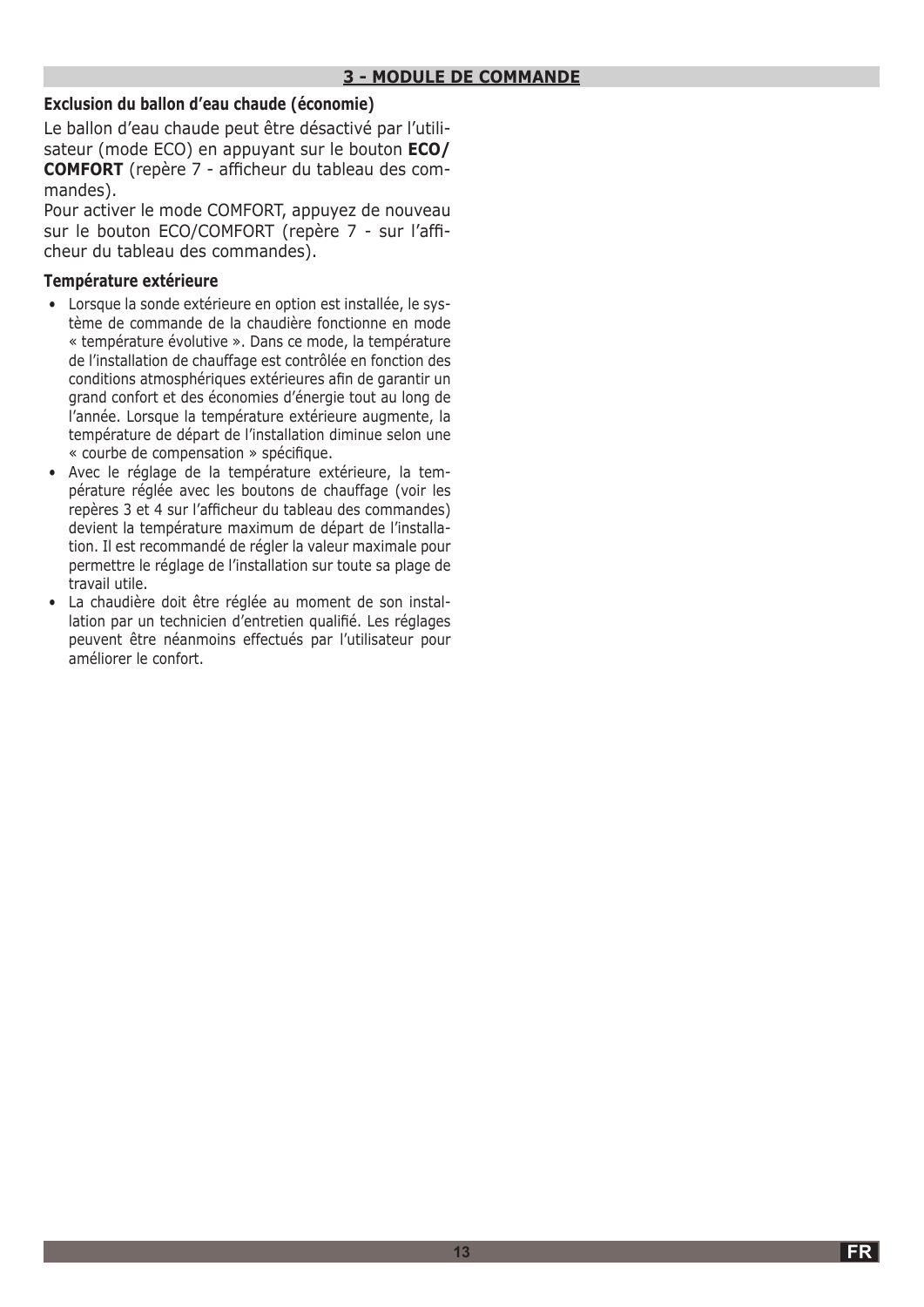### **Diagnostic**

La chaudière est équipée d'un système d'autodiagnostic sophistiqué. En cas de dysfonctionnement de la chaudière, l'écran clignote et affiche le code d'erreur.

Certaines anomalies provoquent l'arrêt permanent (signalées par la lettre **« A** ») : pour rétablir le fonctionnement, appuyez simplement sur le bouton RESET pendant 1 seconde ou RESET ; si la chaudière ne démarre pas, il faut éliminer auparavant le défaut.

D'autres anomalies (signalées par la lettre « **F** ») peuvent provoquer des arrêts qui sont automatiquement réinitialisés dès que la valeur retourne dans la plage de travail normale de la chaudière.

### **Diagramme des pannes**

#### **- Liste des défauts**

| Code<br>d'erreur | Code                                                                                                                 | <b>Cause possible</b>                                                      | <b>Remède</b>                                                                                        |
|------------------|----------------------------------------------------------------------------------------------------------------------|----------------------------------------------------------------------------|------------------------------------------------------------------------------------------------------|
| A01              | Le brûleur ne s'allume pas                                                                                           | Pas de gaz                                                                 | Contrôlez que le gaz s'écoule normalement vers la chaudière et<br>que l'air a été éliminé des tuyaux |
|                  |                                                                                                                      | Anomalie électrode d'allumage/de<br>détection                              | Contrôlez le câblage de l'électrode, qu'il est posé correctement<br>et exempt de dépôts              |
|                  |                                                                                                                      | Vanne à gaz défectueuse                                                    | Contrôlez la vanne à gaz et remplacez-la si nécessaire                                               |
|                  |                                                                                                                      | Puissance d'allumage trop faible                                           | Réglez la puissance d'allumage                                                                       |
| A02              | Signal de présence de flamme<br>avec brûleur à l'arrêt                                                               | Défaillance électrode                                                      | Contrôlez le câblage de l'électrode d'ionisation                                                     |
|                  |                                                                                                                      | Anomalie carte                                                             | Contrôlez la carte                                                                                   |
| A03              | Activation protection<br>surtempérature                                                                              | Capteur de chauffage endommagé                                             | Contrôlez le positionnement et le fonctionnement du capteur de<br>chauffage                          |
|                  |                                                                                                                      | Pas de circulation d'eau dans l'installation                               | Contrôlez la pompe de circulation                                                                    |
|                  |                                                                                                                      | Air dans l'installation                                                    | Purgez l'installation                                                                                |
| F05              | Le transducteur de pression de<br>l'air ne reçoit pas une valeur<br>minimum suffisante en l'espace<br>de 25 secondes | Câblage incorrect du transducteur de<br>pression de l'air                  | Contrôlez le câblage                                                                                 |
|                  |                                                                                                                      | Canalisation n'ayant pas la bonne<br>dimension ou obstruée                 | Contrôlez la longueur de la canalisation et qu'elle soit propre                                      |
| A06              | Aucune flamme après la phase                                                                                         | Pression basse dans l'installation de gaz                                  | Contrôlez la pression de gaz                                                                         |
|                  | d'allumage                                                                                                           | Réglage de la pression minimum du brûleur                                  | Contrôlez les pressions                                                                              |
|                  |                                                                                                                      | Capteur endommagé                                                          | Contrôlez le câblage ou remplacez le capteur                                                         |
| F <sub>10</sub>  | Anomalie capteur 1                                                                                                   | Câblage en court-circuit                                                   |                                                                                                      |
|                  |                                                                                                                      | Câblage débranché                                                          |                                                                                                      |
|                  | Anomalie capteur ECS                                                                                                 | Capteur endommagé                                                          |                                                                                                      |
| F11              |                                                                                                                      | Câblage en court-circuit                                                   | Contrôlez le câblage ou remplacez le capteur                                                         |
|                  | Anomalie capteur 2                                                                                                   | Câblage débranché                                                          |                                                                                                      |
|                  |                                                                                                                      | Capteur endommagé                                                          |                                                                                                      |
| F <sub>14</sub>  |                                                                                                                      | Câblage en court-circuit                                                   | Contrôlez le câblage ou remplacez le capteur                                                         |
|                  |                                                                                                                      | Câblage débranché<br>Anomalie F05 s'étant déclenchée 5 fois                |                                                                                                      |
| A15              | Activation de la protection signal<br>d'air                                                                          | au cours des 15 dernières minutes                                          | Voir l'anomalie F05                                                                                  |
| F34              | Tension d'alimentation inférieure<br>à 170 V.                                                                        | Défaillance courant électrique                                             | Contrôlez le circuit électrique                                                                      |
| F35              | Anomalie fréquence                                                                                                   | Défaillance courant électrique                                             | Contrôlez le circuit électrique                                                                      |
| F37              | Pression d'eau de l'installation                                                                                     | Pression trop basse                                                        | Remplissez l'installation                                                                            |
|                  | incorrecte                                                                                                           | Capteur endommagé                                                          | Contrôlez le capteur                                                                                 |
| F39              | Anomalie sonde extérieure                                                                                            | Sonde endommagée ou court-circuit câblage                                  | Contrôlez le câblage ou remplacez le capteur                                                         |
|                  |                                                                                                                      | Sonde débranchée après l'activation de<br>la température évolutive         | Rebranchez la sonde extérieure ou désactivez la température<br>évolutive                             |
| A41              | Positionnement du capteur                                                                                            | Contrôlez le capteur détaché du tuyau                                      | Contrôlez le positionnement et le fonctionnement du capteur de<br>chauffage                          |
| F42              | Anomalie capteur de chauffage                                                                                        | Capteur endommagé                                                          | Remplacez le capteur                                                                                 |
| F43              | Activation protection échangeur.                                                                                     | Pas de circulation d'H <sub>2</sub> O dans l'installation                  | Contrôlez la pompe de circulation                                                                    |
|                  |                                                                                                                      | Air dans l'installation                                                    | Purgez l'installation                                                                                |
| A44              | Capteur ECS débranché                                                                                                | Capteur débranché                                                          | Contrôlez le bon positionnement et fonctionnement du capteur<br>ECS.                                 |
| A48              |                                                                                                                      | Activation de la protection signal d'air Anomalie F05 pendant 150 secondes | Voir l'anomalie F05                                                                                  |
| F50              | Anomalie régulateur de modulation                                                                                    | Câblage débranché                                                          | Contrôlez le câblage                                                                                 |
| F51              | Avertissement interrupteur niveau                                                                                    | Pression trop basse                                                        | Remplissez l'installation                                                                            |
|                  | d'eau bas                                                                                                            | Interrupteur niveau d'eau bas endommagé                                    | Contrôlez le contact                                                                                 |